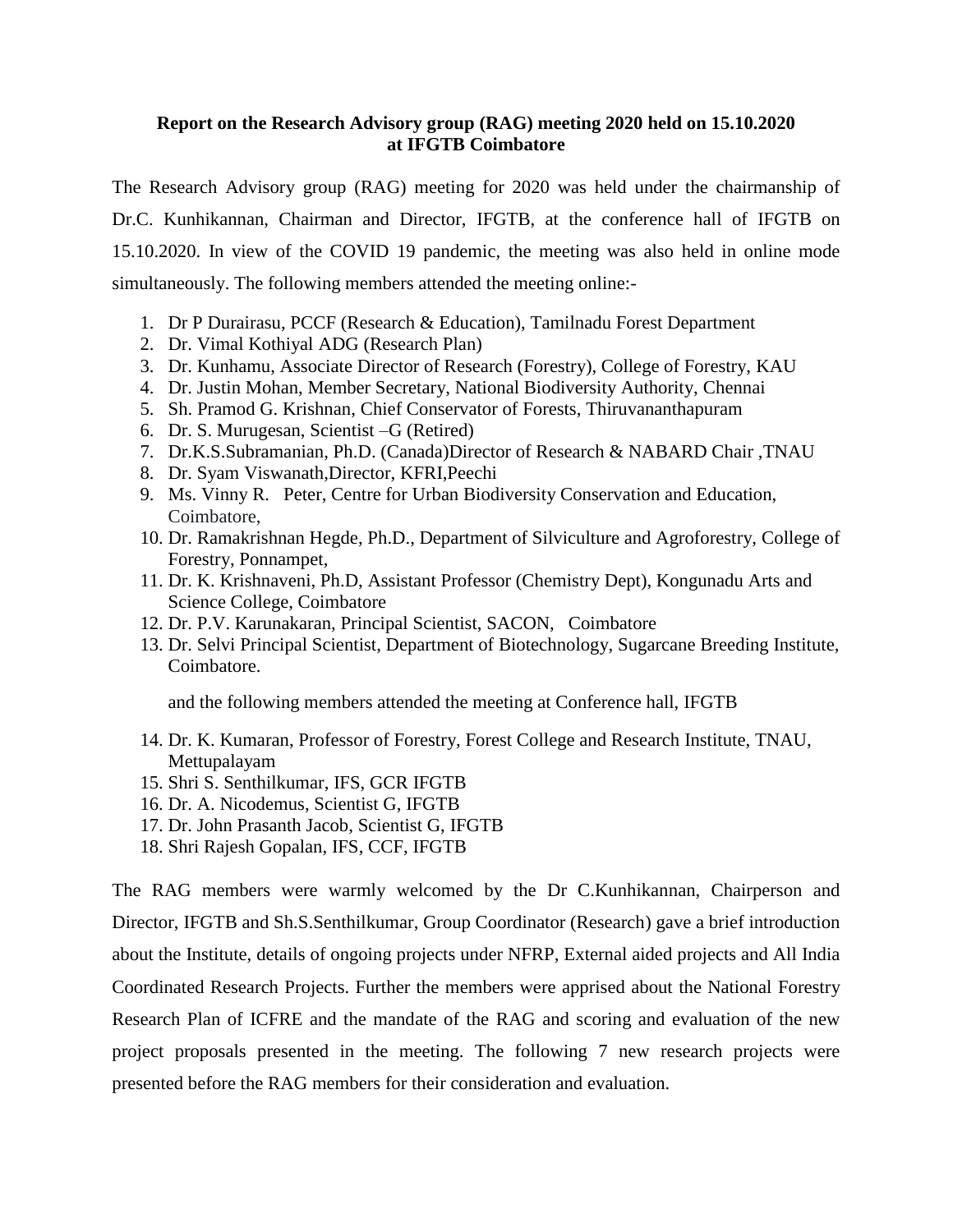| Sl.No.                                                                                 | Title                                                   | Principal Investigator |  |
|----------------------------------------------------------------------------------------|---------------------------------------------------------|------------------------|--|
| Thrust Area – I: Managing Forest & Forest Products for Livelihood Support and Economic |                                                         |                        |  |
| Growth                                                                                 |                                                         |                        |  |
|                                                                                        | BIOCURE: A medicinal plant perspective for potential    | Dr. N. Senthilkumar    |  |
|                                                                                        | antiviral inhibitors for severe SARS-CoV2 acute         |                        |  |
|                                                                                        | infection                                               |                        |  |
| Thrust Area-IV: Forest Genetic Resource Management and Tree Improvement                |                                                         |                        |  |
| $\overline{2}$                                                                         | Standardization of cultivation practices for clones of  | Dr. R. Anandalakshmi,  |  |
|                                                                                        | Calophyllum inophyllum and popularization in farmlands  |                        |  |
| 3                                                                                      | Evaluation of Multi-location Clonal Trials of Thespesia | Dr. Kannan.C. Warrier  |  |
|                                                                                        | populnea                                                |                        |  |
| $\overline{4}$                                                                         | Domestication of Acacia auriculiformis clones for       | Shri. A. Mayavel       |  |
|                                                                                        | enhancing productivity and desirable wood quality for   |                        |  |
|                                                                                        | production of short rotation timber.                    |                        |  |
| 5                                                                                      | Screening and assessment of the untapped potential of   | Dr. D. Rajasugunasekar |  |
|                                                                                        | Mitragyna parvifolia (Roxb.) Korth an indigenous        |                        |  |
|                                                                                        | genetic resources for Timber                            |                        |  |
| 6                                                                                      | Evaluation of Genetic Resources of Cinchona spp. in     | Dr. D. Rajasugunasekar |  |
|                                                                                        | India, Establishment of field gene bank and commercial  |                        |  |
|                                                                                        | plantations for increased quinine production – the      |                        |  |
|                                                                                        | potential natural drug for COVID 19                     |                        |  |
| 7                                                                                      | Progeny evaluation of Acacia nilotica L. for growth,    | Dr. K. Paneerselvam    |  |
|                                                                                        | wood traits and edible gum to improve productivity in   |                        |  |
|                                                                                        | Tamil Nadu.                                             |                        |  |

The Group Coordinator further sought extension of period without any additional budget for the following projects which are coming to a close on March 2021.

| Sl.No.                      | Title                                                     | Principal Investigator |
|-----------------------------|-----------------------------------------------------------|------------------------|
|                             | Developing and Popularizing Digital Interacrive           | Sh Rajesh Gopalan      |
|                             | Platform for Tree Growers and other stake holders of      |                        |
|                             | Tamilnadu                                                 |                        |
| $\mathcal{D}_{\mathcal{L}}$ | Preparation of yield table for indigenous tree species in | Dr C Buvaneswaran      |
|                             | Tamilnadu                                                 |                        |
| 3                           | Bioformulations of Micromonospora for biocontrol and      | Dr A.Karthikeyan       |
|                             | biofertilization actrivity in Casuarinas                  |                        |
|                             | Managing critical ecosystems tree improvement and         | Dr B.Nagarajan         |
|                             | biotechnological interventions capture genetics and       |                        |
|                             | adaptive variations in Rhizophora.                        |                        |

The RAG members also gave their suggestions for new areas of research and the importance of collaborative research. The Chairperson and Director, IFGTB, concluded the meeting and thanked the RAG members for giving their valuable suggestions. The meeting ended with a vote of thanks given by Dr Modhumita Dasgupta, Scientist F.